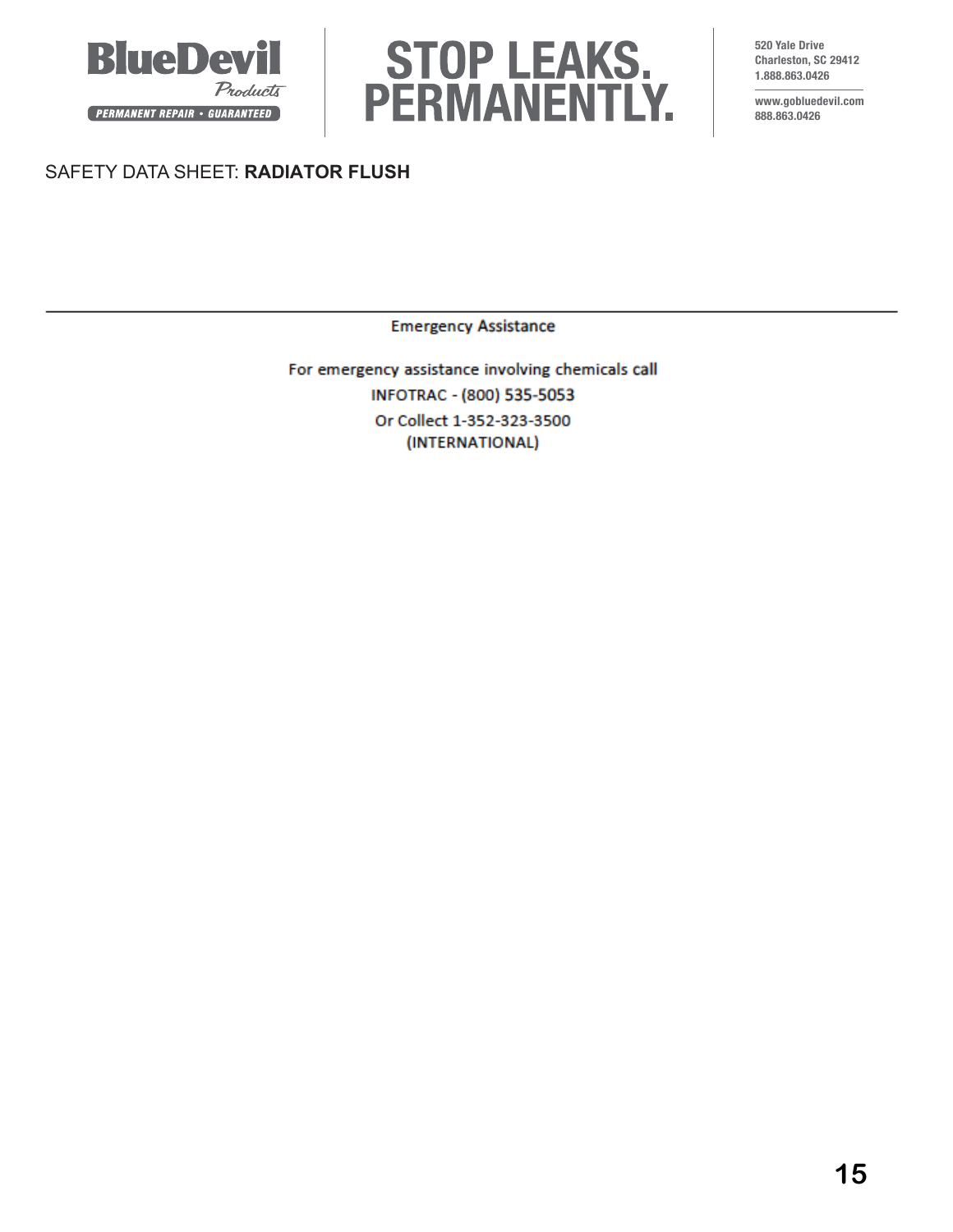Page **1** of **7**

COMPANY IDENTITY: BlueDevil Product's SDS DATE: 01/21/2013 PRODUCT IDENTITY: BLEND SUPER FLUSH

# **SAFETY DATA SHEET**

This Safety Data Sheet conforms to ANSI Z400.5, and to the format requirements and the International Chemical Safety Cards of the Global Harmonizing System. THIS SDS COMPLIES WITH 29 CFR 1910.1200 (HAZARD COMMUNICATION STANDARD) IMPORTANT: Read this SDS before handling & disposing of this product. Pass this information on to employees, customers, & users of this product.

SECTION 1. IDENTIFICATION OF THE SUBSTANCE OR MIXTURE AND OF THE SUPPLIER

PRODUCT IDENTITY: BLEND SUPER FLUSH<br>SDS NUMBER: CDS-2042 SDS NUMBER: COMPANY IDENTITY: BlueDevil Product's COMPANY ADDRESS: 5626 Southwestern Blvd<br>COMPANY CITY: Baltimore, MD 21227 COMPANY CITY: Baltimore, MD 21227<br>COMPANY PHONE: 1-410-247-3248 1-410-247-3248 EMERGENCY PHONES: INFOTRAC: 1-800-535-5053 (USA) COLLECT: 1-323-3500 (INTERNATIONAL)

**SECTION 2. HAZARDS IDENTIFICATION**

**CAUTION**



**HAZARD STATEMENTS:**

**H100s** = General, H200s = Physical, H300s = Health, H400s = Environmental<br>H315 (auses skin irritation. H315 Causes skin irritation.

- H320 Causes eye irritation.<br>H335 May cause respiratory
- May cause respiratory irritation.

**PRECAUTIONARY STATEMENTS:**

**P100s** = General, P200s = Prevention, P300s = Response, P400s = Storage, P500s = Disposal<br>P260 Do not breathe dust/fume/gas/mist/vapors/sprav. P260 Do not breathe dust/fume/gas/mist/vapors/spray.<br>P262 Do not get in eyes, on skin, or on clothing.

Do not get in eyes, on skin, or on clothing.

P280 Wear protective gloves/protective clothing/eye protection/face protection. P301+330+331 IF SWALLOWED: Rinse mouth. Do NOT induce vomiting.

# **SECTION 3. COMPOSITION/INFORMATION ON INGREDIENTS**

| <b>MATERIAL</b>          | CAS#      | <b>EINECS#</b>           | WT %        |
|--------------------------|-----------|--------------------------|-------------|
| Water                    | 7732-18-5 | 231-791-2                | 80-90       |
| Sodium Citrate Dihydrate | 6132-04-3 | $\overline{\phantom{0}}$ | 15-20       |
| EDTA Tetrasodium         | 64-02-8   | $\overline{\phantom{a}}$ | <b>A</b> -5 |

Trace components: Trace ingredients (if any) are present in  $\langle$  1% concentration, (< 0.1% for potential carcinogens, reproductive toxins, respiratory tract mutagens, and sensitizers). None of the trace ingredients contribute significant additional hazards at the concentrations that may be present in this product. All pertinent hazard information has been provided in this document, per the requirements of the Federal Occupational Safety and Health Administration Standard (29 CFR 1910.1200), U.S. State equivalents, and Canadian Hazardous Materials Identification System Standard (CPR 4).

SEE SECTIONS 8, 11 & 12 FOR TOXICOLOGICAL INFORMATION.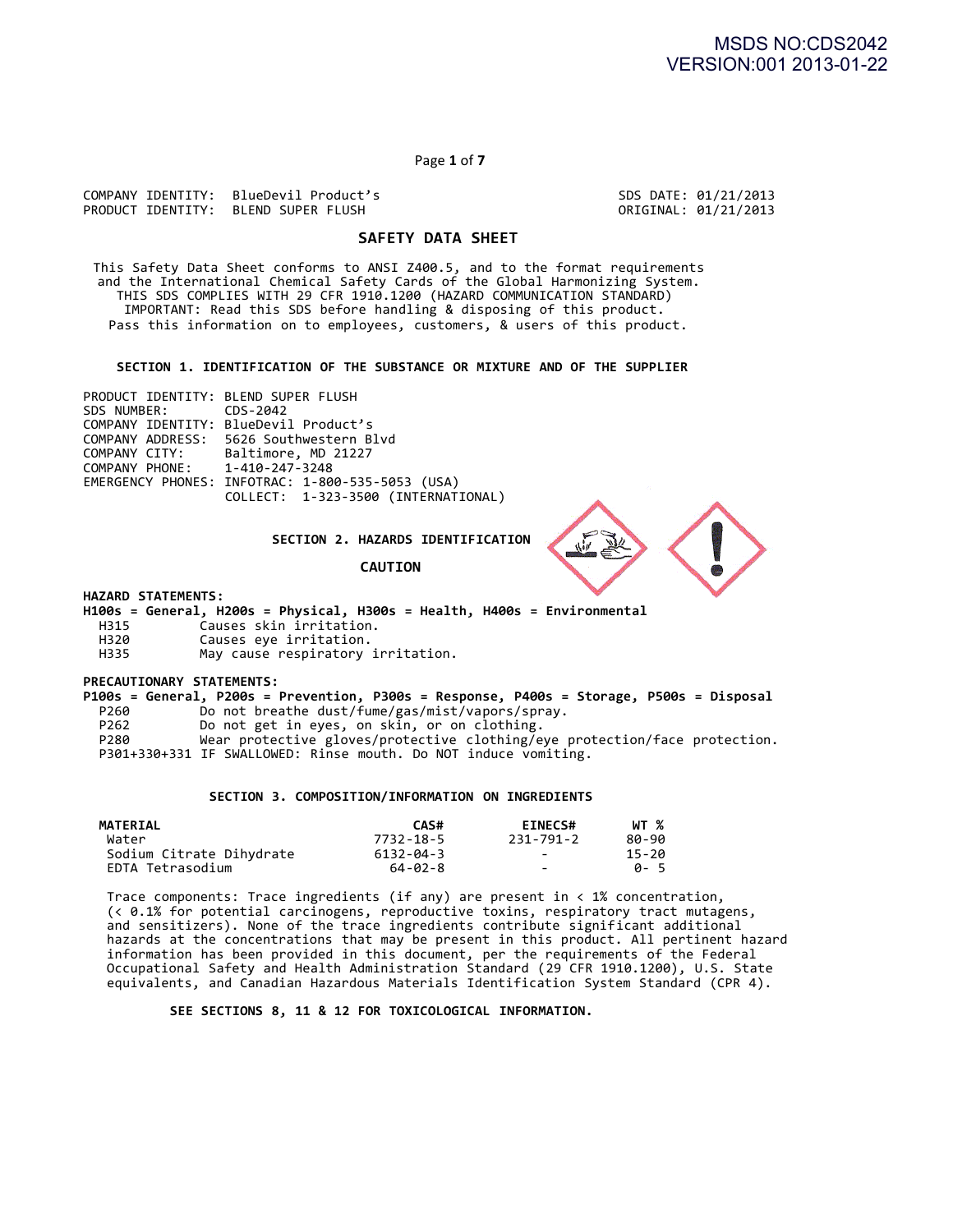Page **2** of **7**

COMPANY IDENTITY: BlueDevil Product's SDS DATE: 01/21/2013 PRODUCT IDENTITY: BLEND SUPER FLUSH

## **SECTION 4. FIRST AID MEASURES**

EYE CONTACT:

For eyes, flush with plenty of water for 15 minutes & get medical attention.

SKIN CONTACT:

In case of contact with skin immediately remove contaminated clothing. Wash thoroughly with soap & water. Wash contaminated clothing before reuse.

INHALATION:

After high vapor exposure, remove to fresh air. If breathing is difficult, give oxygen. If breathing has stopped, trained personnel should immediately begin artificial respiration. If the heart has stopped, trained personnel should immediately begin cardiopulmonary resuscitation (CPR).

#### SWALLOWING:

Rinse mouth. GET MEDICAL ATTENTION IMMEDIATELY. Do NOT give liquids to an unconscious or convulsing person.

# **SECTION 5. FIRE FIGHTING MEASURES**

FIRE & EXPLOSION PREVENTIVE MEASURES Isolate from acids, extreme heat, and open flame.

EXTINGUISHING MEDIA

Use appropriate extinguishing media.

SPECIAL FIRE FIGHTING PROCEDURES

Water spray may be ineffective on fire but can protect fire-fighters & cool closed containers. Use fog nozzles if water is used. Do not enter confined fire-space without full bunker gear. (Helmet with face shield, bunker coats, gloves & rubber boots). Use NIOSH approved positive-pressure self-contained breathing apparatus.

UNUSUAL EXPLOSION AND FIRE PROCEDURES Closed containers may burst if exposed to extreme heat. Applying to hot surfaces requires special precautions.

## **SECTION 6. ACCIDENTAL RELEASE MEASURES**

PERSONAL PROTECTIVE MEASURES: Keep unprotected personnel away. Wear appropriate personal protective equipment given in Section 8.

ENVIRONMENTAL PRECAUTIONS: Keep from entering storm sewers and ditches which lead to waterways.

CONTAINMENT AND CLEAN-UP MEASURES: Stop spill at source. Dike and contain. Collect leaking & spilled liquid in sealable containers as far as possible.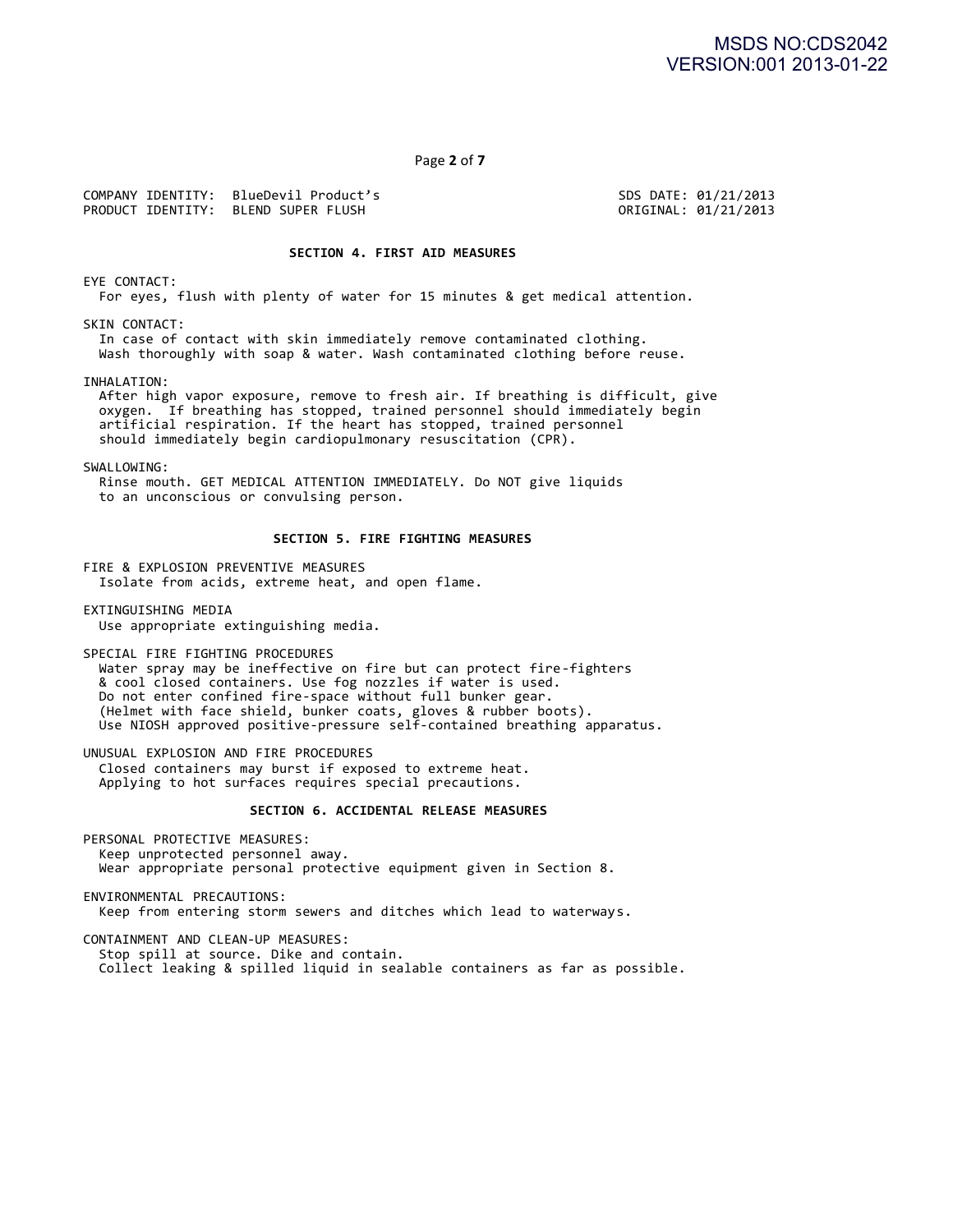Page **3** of **7**

COMPANY IDENTITY: BlueDevil Product's<br>PRODUCT IDENTITY: BLEND SUPER FLUSH SONG SONG SONG SONGINAL: 01/21/2013 PRODUCT IDENTITY: BLEND SUPER FLUSH

#### SECTION 7. HANDLING AND STORAGE

HANDLING

Use only with adequate ventilation. Wear OSHA Standard goggles or face shield. Consult Safety Equipment Supplier. Wear goggles, face shield, gloves, apron & footwear impervious to material. Wash clothing before reuse.

**STORAGE** 

Isolate from strong oxidants. Do not store above 49 C/120 F. Keep container tightly closed & upright when not in use to prevent leakage.

#### NONBULK: CONTAINERS:

Store containers in a cool, dry location, away from direct sunlight, sources of intense heat, or where freezing is possible. Material should be stored in secondary containers or in a diked area, as appropriate. Store containers away from incompatible chemicals (see <code>Section 10, Stability</code> and <code>Reactivity</code>). Post warning and "NO SMOKING" signs in storage and use areas, as appropriate. Empty containers should be handled with care. Never store food, feed, or drinking water in containers which held this product.

#### BULK CONTAINERS:

All tanks and pipelines which contain this material must be labeled. Perform routine maintenance on tanks or pipelines which contain this product. Report all leaks immediately to the proper personnel.

#### TANK CAR SHIPMENTS:

Tank cars carrying this product should be loaded and unloaded in strict accordance with tank-car manufacturer's recommendation and all established on-site safety procedures. Appropriate personal protective equipment must be used (see Section 8, Engineering Controls and Personal Protective Equipment.). All loading and unloading equipment must be inspected, prior to each use. Loading and unloading operations must be attended, at all times. Tank cars must be level, brakes must be set or wheels must be locked or blocked prior to loading or unloading. Tank car (for loading) or storage tanks (for unloading) must be verified to be correct for receiving this product and be properly prepared, prior to starting the transfer operations. Hoses must be verified to be in the correct positions, before starting transfer operations. A sample (if required) must be taken and verified (if required) prior to starting transfer operations. All lines must be blown-down and purged before disconnecting them from the tank car or vessel.

#### PROTECTIVE PRACTICES DURING MAINTENANCE OF CONTAMINATED EQUIPMENT:

Follow practices indicated in Section 6 (Accidental Release Measures). Make certain application equipment is locked and tagged-out safely. Always use this product in areas where adequate ventilation is provided. Collect all rinsates and dispose of according to applicable Federal, State, Provincial, or local procedures.

#### SECTION 8. EXPOSURE CONTROLS/PERSONAL PROTECTION

| <b>MATERIAL</b>          | CAS#      |                          | EINECS# TWA (OSHA)   | TLV (ACGIH) |
|--------------------------|-----------|--------------------------|----------------------|-------------|
| Water                    | 7732-18-5 |                          | 231-791-2 None Known | None Known  |
| Sodium Citrate Dihydrate | 6132-04-3 | <b>Service</b>           | None Known           | None Known  |
| EDTA Tetrasodium         | 64-02-8   | <b>Contract Contract</b> | None Known           | None Known  |

This product contains no EPA Hazardous Air Pollutants (HAP) in amounts  $> 0.1\%$ .

#### RESPIRATORY EXPOSURE CONTROLS

Seek professional advice prior to respirator selection and use.

Maintain airborne contaminant concentrations below exposure limits given above. If respiratory protection is needed, use only protection authorized in 29 CFR 1910.134, European Standard EN 149, or applicable State regulations. If adequate ventilation is not available or there is potential for airborne exposure above the exposure limits, a respirator may be worn up to the respirator exposure limitations, check with respirator equipment manufacturer's recommendations/limitations. For a higher level of protection, use positive pressure supplied air respiration protection or Self-Contained Breathing Apparatus or if oxygen levels are below 19.5% or are unknown.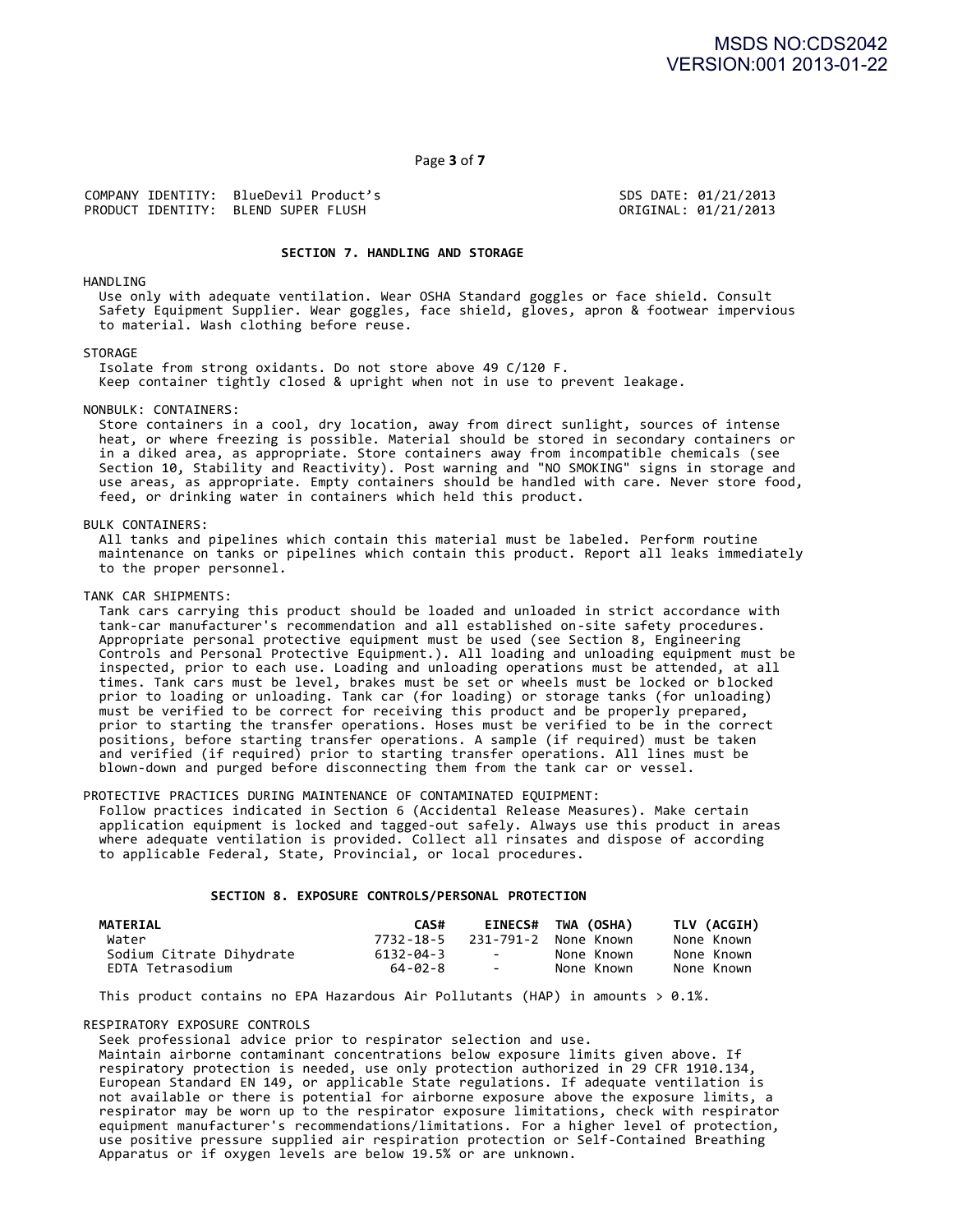Page **4** of **7**

COMPANY IDENTITY: BlueDevil Product's SDS DATE: 01/21/2013 PRODUCT IDENTITY: BLEND SUPER FLUSH

#### SECTION 8. EXPOSURE CONTROLS/PERSONAL PROTECTION (CONTINUED)

EMERGENCY OR PLANNED ENTRY INTO UNKNOWN CONCENTRATIONS OR IDLH CONDITIONS Positive pressure, full-face piece Self-Contained Breathing Apparatus; or positive pressure, full-face piece Self-Contained Breathing Apparatus with an auxilliary positive pressure Self-Contained Breathing Apparatus.

VENTILATION<br>LOCAL EXHAUST: LOCAL EXHAUST: Necessary MECHANICAL (GENERAL): Necessary SPECIAL: None **OTHER:** None Please refer to ACGIH document, "Industrial Ventilation, A Manual of Recommended Practices", most recent edition, for details.

#### EYE PROTECTION:

Splash goggles or safety glasses. Face-shields are recommended when the operation can generate splashes, sprays or mists.

#### HAND PROTECTION:

Wear appropriate impervious gloves for routine industrial use. Use impervious gloves for spill response, as stated in Section 6 of this SDS (Accidental Release Measures). <code>NOTICE:</code> The selection of a specific glove for a particular application and duration of use in a workplace should also take into account all relevant workplace factors such as, but not limited to: Other chemicals which may be handled, physical requirements (cut/puncture protection, dexterity, thermal protection), potential body reactions to glove materials, as well as the instructions/specifications provided by the glove supplier.

#### BODY PROTECTION:

Use body protection appropriate for task. Cover-all, rubber aprons, or chemical protective clothing made from impervious materials are generally acceptable, depending on the task.

#### WORK & HYGIENIC PRACTICES:

Provide readily accessible eye wash stations & safety showers. Wash at end of each shift & before eating, smoking or using the toilet. Remove clothing that becomes contaminated. Destroy contaminated leather articles. Launder or discard contaminated clothing.

#### SECTION 9. PHYSICAL & CHEMICAL PROPERTIES

| APPEARANCE:                                                                      | Liquid, Water-White                 |
|----------------------------------------------------------------------------------|-------------------------------------|
| ODOR:                                                                            | None                                |
| ODOR THRESHOLD:                                                                  | Not Available                       |
| pH (Neutrality):                                                                 | 11.0                                |
| MELTING POINT/FREEZING POINT:                                                    | Not Available                       |
| BOILING RANGE (IBP,50%,Dry Point): 100 100 100* C / 212 212 212* F (*=End Point) |                                     |
| FLASH POINT (TEST METHOD):                                                       | No Flash to Boiling Point           |
| EVAPORATION RATE (n-BUTYL ACETATE=1):                                            | Not Applicable                      |
| FLAMMABILITY CLASSIFICATION:                                                     | Class                               |
| LOWER FLAMMABLE LIMIT IN AIR (% by vol):                                         | 10.0 (Lowest Component)             |
| UPPER FLAMMABLE LIMIT IN AIR (% by vol):                                         | Not Available                       |
| VAPOR PRESSURE (mm of Hg)@20 C                                                   | 17.5                                |
| VAPOR DENSITY (air=1):                                                           | 0.670                               |
| GRAVITY @ 68/68 F / 20/20 C:                                                     |                                     |
| SPECIFIC GRAVITY (Water=1):                                                      | 1.119                               |
| POUNDS/GALLON:                                                                   | 9.323                               |
| WATER SOLUBILITY:                                                                | Complete                            |
| PARTITION COEFFICIENT (n-Octane/Water):                                          | Not Available                       |
| AUTO IGNITION TEMPERATURE:                                                       | Not Applicable                      |
| DECOMPOSITION TEMPERATURE:                                                       | Not Available                       |
| REFRACTIVE INDEX:                                                                | 1.333                               |
| VOCs (>0.044 Lbs/Sq In) :                                                        | 0.0 Vol% /0.0 g/L / 0.000 Lbs/Gal   |
| TOTAL VOC'S (TVOC)*:                                                             | 0.0 Vol% /0.0 g/L / 0.000 Lbs/Gal   |
| NONEXEMPT VOC'S (CVOC)*:                                                         | 0.0 Vol% /0.0 g/L / 0.000 Lbs/Gal   |
| HAZARDOUS AIR POLLUTANTS (HAPS):                                                 | 0.0 $Wt\%$ /0.0 g/L / 0.000 Lbs/Gal |
| NONEXEMPT VOC PARTIAL PRESSURE (mm of Hg @ 20 C) 0.0                             |                                     |
| * Using California Air Resources Board (CARB) Rule 310.                          |                                     |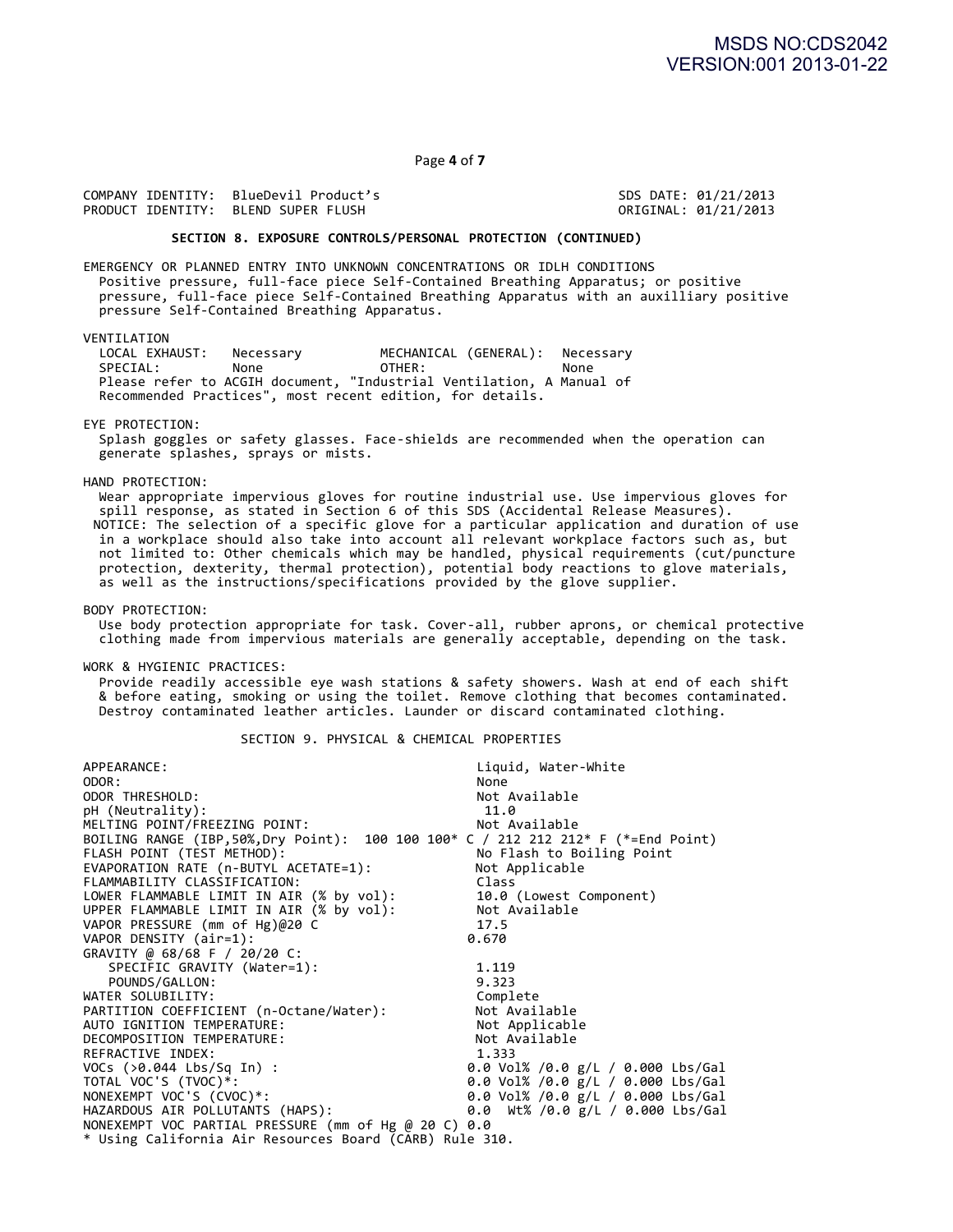Page **5** of **7**

COMPANY IDENTITY: BlueDevil Product's SDS DATE: 01/21/2013 PRODUCT IDENTITY: BLEND SUPER FLUSH

# **SECTION 10. STABILITY & REACTIVITY**

**STABILITY** Stable under normal conditions.

CONDITIONS TO AVOID Isolate from extreme heat and open flame.

MATERIALS TO AVOID Isolate from acids and oxidizers.

HAZARDOUS DECOMPOSITION PRODUCTS Sodium Oxide & Hydroxide, Carbon Oxides from heating.

HAZARDOUS POLYMERIZATION Will not occur.

#### **SECTION 11. TOXICOLOGICAL INFORMATION**

#### **ACUTE HAZARDS**

EYE & SKIN CONTACT:

Primary irritation to skin, defatting, dermatitis. Primary irritation to eyes, redness, tearing, blurred vision. Liquid can cause eye irritation. Wash thoroughly after handling.

INHALATION:

Anesthetic. Irritates respiratory tract. Acute overexposure can cause serious nervous system depression. Vapor harmful.

SWALLOWTNG:

Swallowing can cause abdominal irritation, nausea, vomiting & diarrhea.

**SUBCHRONIC HAZARDS/CONDITIONS AGGRAVATED**

CONDITIONS AGGRAVATED: None Known.

#### **CHRONIC HAZARDS**

CANCER, REPRODUCTIVE & OTHER CHRONIC HAZARDS: This product has no carcinogens listed by IARC, NTP, NIOSH, OSHA or ACGIH, as of this date, greater or equal to 0.1%.

IRRITANCY OF PRODUCT: This product is irritating to contaminated tissue. SENSITIZATION TO THE PRODUCT: No component of this product is known to be a sensitizer. MUTAGENICITY: This product is not reported to produce mutagenic effects in humans. EMBRYOTOXICITY: This product is not reported to produce embryotoxic effects in humans. TERATOGENICITY: This product is not reported to produce teratogenic effects in humans. REPRODUCTIVE TOXICITY: This product is not reported to cause reproductive effects in humans.

A mutagen is a chemical which causes permanent changes to genetic material (DNA) such that the changes will propagate through generational lines. An embryotoxin is a chemical which causes damage to a developing embryo (such as: within the eight weeks of pregnancy in humans), but the damage does not propagate across generational lines. A teratogen is a  $chemical$  which causes damage to a developing fetus, but the damage does not propagate across generational lines. A reproductive toxin is any substance which interferes in any way with the reproductive process.

#### **MAMMALIAN TOXICITY INFORMATION**

No mammalian information is available on this product.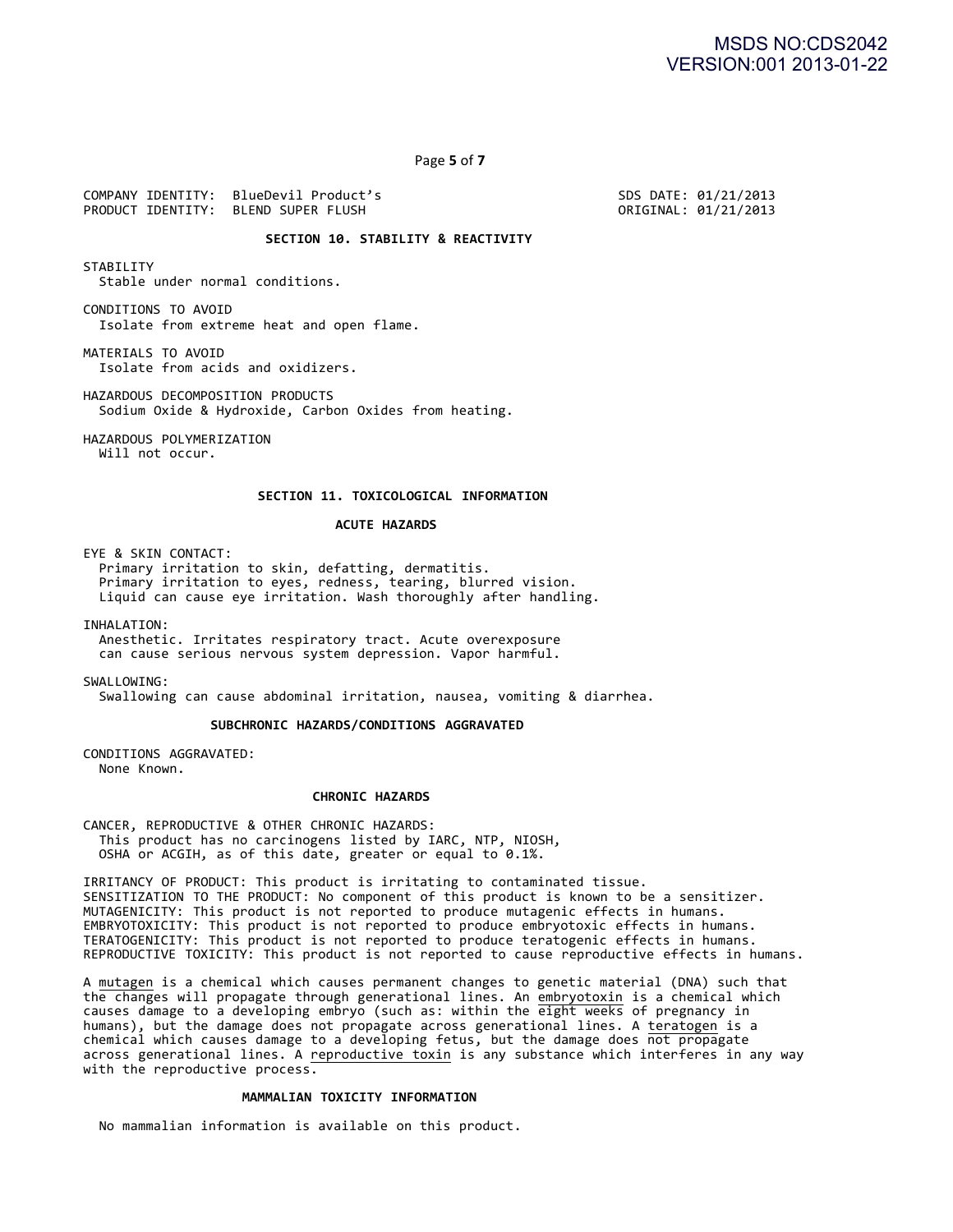Page **6** of **7**

COMPANY IDENTITY: BlueDevil Product's SDS DATE: 01/21/2013 PRODUCT IDENTITY: BLEND SUPER FLUSH

# SECTION 12. ECOLOGICAL INFORMATION

ALL WORK PRACTICES MUST BE AIMED AT ELIMINATING ENVIRONMENTAL CONTAMINATION.

EFFECT OF MATERIAL ON PLANTS AND ANIMALS: This product may be harmful or fatal to plant and animal life if released into the environment. Refer to Section 11 (Toxicological Information) for further data on the effects of this product's components on test animals.

EFFECT OF MATERIAL ON AQUATIC LIFE: No aquatic environmental information is available on this product.

MOBILITY IN SOIL Mobility of this material has not been determined.

DEGRADABILITY This product is completely biodegradable.

ACCUMULATION Bioaccumulation of this product has not been determined.

### SECTION 13. DISPOSAL CONSIDERATIONS

Processing, use or contamination may change the waste management options. Recycle / dispose of observing national, regional, state, provincial and local health, safety & pollution laws. If in doubt, contact appropriate agencies.

# **SECTION 14. TRANSPORT INFORMATION**

|                                      | DOT/TDG SHIP NAME: UN1760, Corrosive liquids, n.o.s.                   |  |
|--------------------------------------|------------------------------------------------------------------------|--|
|                                      | (contains: Ethylenediaminetetraacetic acid tetrasodium salt solution), |  |
|                                      | 8, PG-III                                                              |  |
| DRUM LABEL:                          | Corrosive (8)                                                          |  |
| IATA / ICAO:                         | UN1760, Corrosive liquids, n.o.s.                                      |  |
|                                      | (contains: Ethylenediaminetetraacetic acid tetrasodium salt solution), |  |
|                                      | 8. PG-III                                                              |  |
| IMO /<br>IMDG:                       | UN1760, Corrosive liquids, n.o.s.                                      |  |
|                                      | (contains: Ethylenediaminetetraacetic acid tetrasodium salt solution), |  |
|                                      | 8. PG-III                                                              |  |
| EMERGENCY RESPONSE GUIDEBOOK NUMBER: | - 154                                                                  |  |
|                                      |                                                                        |  |

**SECTION 15. REGULATORY INFORMATION**

EPA REGULATION:

SARA SECTION 311/312 HAZARDS: Acute Health

All components of this product are on the TSCA list. SARA Title III Section 313 Supplier Notification This product contains the indicated  $\langle * \rangle$  toxic chemicals subject to the reporting requirements of Section 313 of the Emergency Planning & Community Right-To-Know Act of 1986 & of 40 CFR 372. This information must be included in all MSDSs that are copied and distributed for this material.

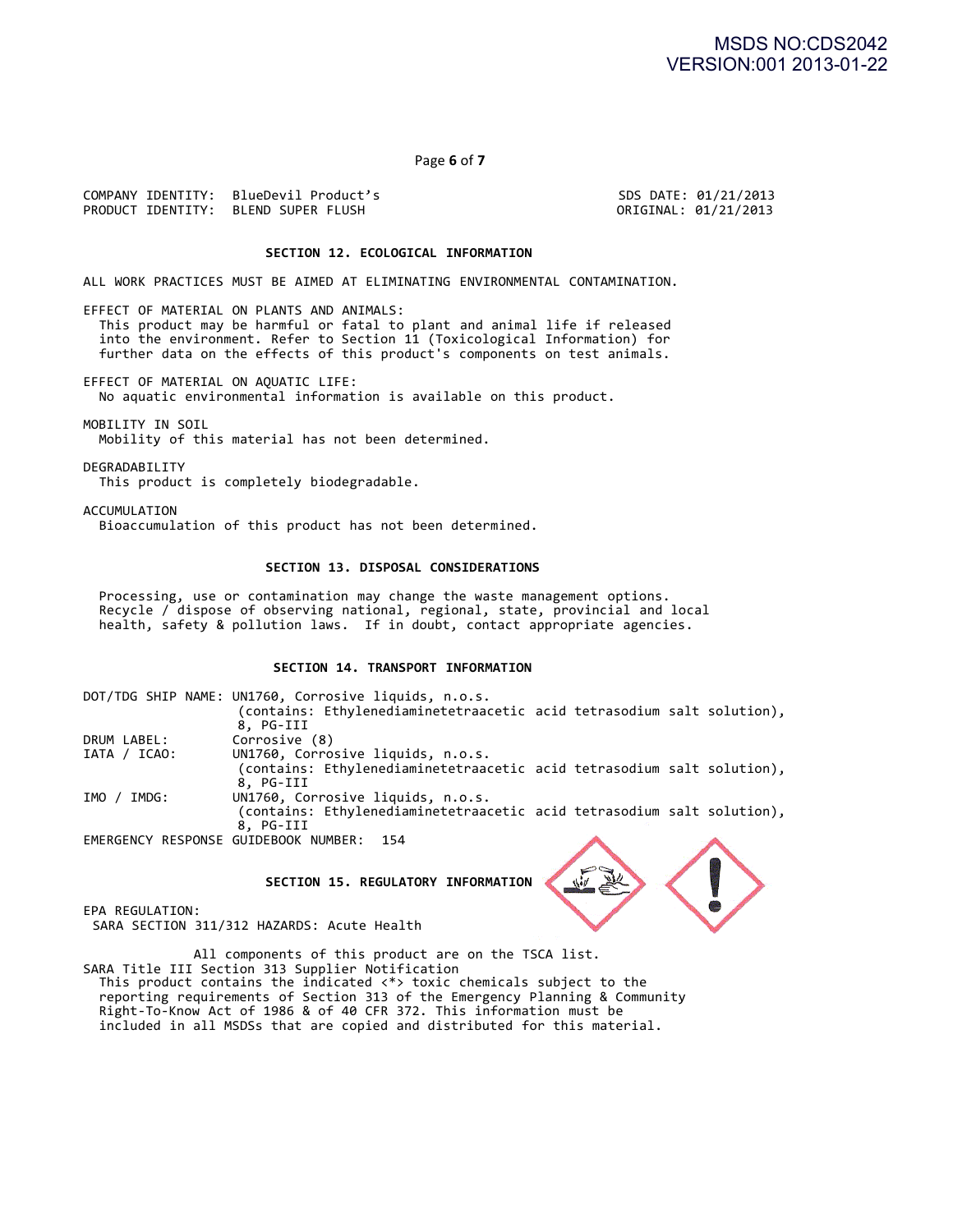Page **7** of **7**

COMPANY IDENTITY: BlueDevil Product's SDS DATE: 01/21/2013 PRODUCT IDENTITY: BLEND SUPER FLUSH

#### **SECTION 15. REGULATORY INFORMATION (CONTINUED)**

STATE REGULATIONS:

THIS PRODUCT MEETS REQUIREMENTS OF SOUTHERN CALIFORNIA AQMD RULE 443.1 & SIMILAR REGULATIONS

CALIFORNIA SAFE DRINKING WATER & TOXIC ENFORCEMENT ACT (PROPOSITION 65): This product contains no chemicals known to the State of California to cause cancer or reproductive toxicity.

INTERNATIONAL REGULATIONS

The components of this product are listed on the chemical inventories of the following countries: Australia (AICS), Canada (DSL or NDSL), China (IECSC), Europe (EINECS, ELINCS)G Japan (METI/CSCL, MHLW/ISHL), South Korea (KECI), New Zealand (NZIoC), Philippines (PICCS), Switzerland (SWISS), Taiwan (NECSI), USA (TSCA).

CANADA: WORKPLACE HAZARDOUS MATERIALS INFORMATION SYSTEM (WHMIS) D2B: Irritating to skin / eyes.

#### SECTION 16. OTHER INFORMATION

HAZARD RATINGS:

HEALTH (NFPA): 1, HEALTH (HMIS): 1, FLAMMABILITY: 1, PHYSICAL HAZARD: 0 (Personal Protection Rating to be supplied by user based on use conditions.) This information is intended solely for the use of individuals trained in the NFPA & HMIS hazard rating systems.

EMPLOYEE TRAINING

See Section 2 for Risk & Safety Statements. Employees should be made aware of all hazards of this material (as stated in this SDS) before handling it.  $\,$